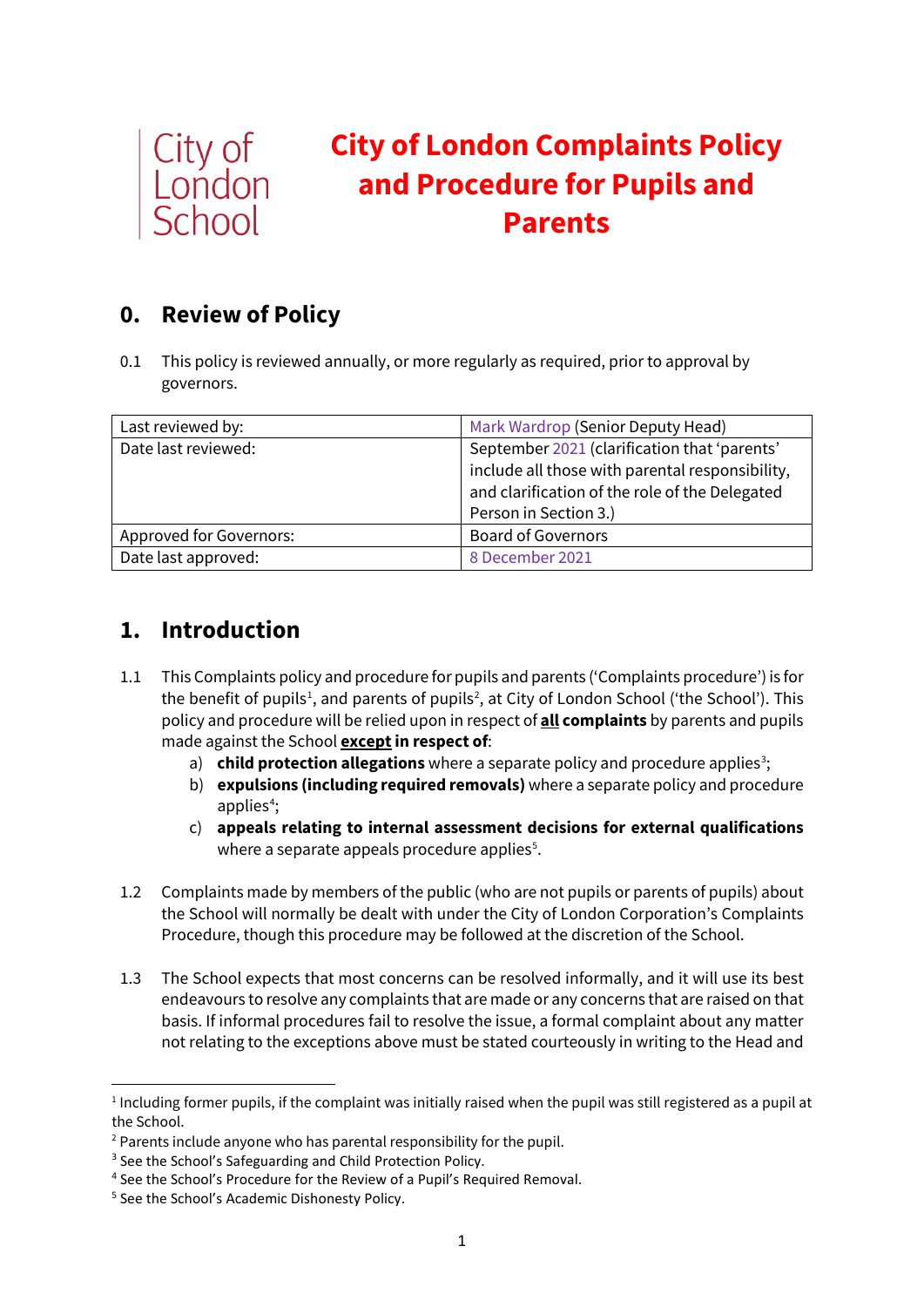will then be dealt with under this policy and procedure. Every complaint shall receive fair and proper consideration and a timely response.

- 1.3 This policy and procedure is available on request to pupils and parents of pupils and prospective pupils of the School (although parents of prospective pupils are not entitled to use the policy and procedure) and is published on the School's website. While pupils may themselves raise concerns and complaints under this policy and procedure, the School will generally involve parents should this occur.
- 1.5 This policy and procedure in no way overrides the right of the School to act in accordance with the School's Terms and Conditions agreed by parents upon enrolment of their child as a pupil in the School, although parents are not prevented from raising concerns or complaints in accordance with this policy and procedure where they are of the reasonable view that the School has not acted in accordance with the School's Terms and Conditions.

#### 1.[6](#page-1-0) Parents can be assured that all complaints and expressions of concern<sup>6</sup>, whether **raised informally or formally, will be treated seriously.**

1.7 This policy has regard to Part 7 (Manner in which complaints are to be handled), Paragraph 33 (Complaints) of the Independent School Standards Regulations.

### **2. Complaints Procedure Stage One: Informal Resolution**

- 2.1 It is hoped that most concerns and complaints will be resolved quickly and informally.
- 2.2 If parents have a complaint, they should normally contact their son's Form Tutor in the first instance. The receipt of a complaint will be acknowledged by the recipient, normally within twenty-four (24) hours during term time or as soon as reasonably possible during the School holidays. In many cases, the matter will be resolved to the parents' satisfaction straightaway by this means. If the Form Tutor cannot resolve the matter alone, it may be necessary for them to consult with a Head of Department or Head of Year, a member of the School's Senior Management Team (SMT), the Senior Deputy Head or the Head.
- 2.3 Complaints made directly to a Head of Department or Head of Year, a member of the SMT, the Senior Deputy Head or the Head will usually be referred to the relevant Form Teacher unless the Head of Department or Head of Year, a member of the SMT, the Senior Deputy Head or the Head deems it appropriate to deal with the matter personally.
- 2.4 The Form Tutor will make a record on the pupil's file of all concerns and complaints and the date on which they were received. These records will be kept for one (1) year after the pupil leaves the School.
- 2.5 The School will use its reasonable endeavours to resolve any informal concerns of complaints within five (5) term-time days of them being raised, except where they are raised in school holidays, or within two (2) term-time days of the commencement of those holidays, where the School will use its reasonable endeavours to resolve them as soon as

<span id="page-1-0"></span><sup>6</sup> To be clear, the School makes no distinction between a 'concern' and a 'complaint': both shall be handled in line with this policy and procedure.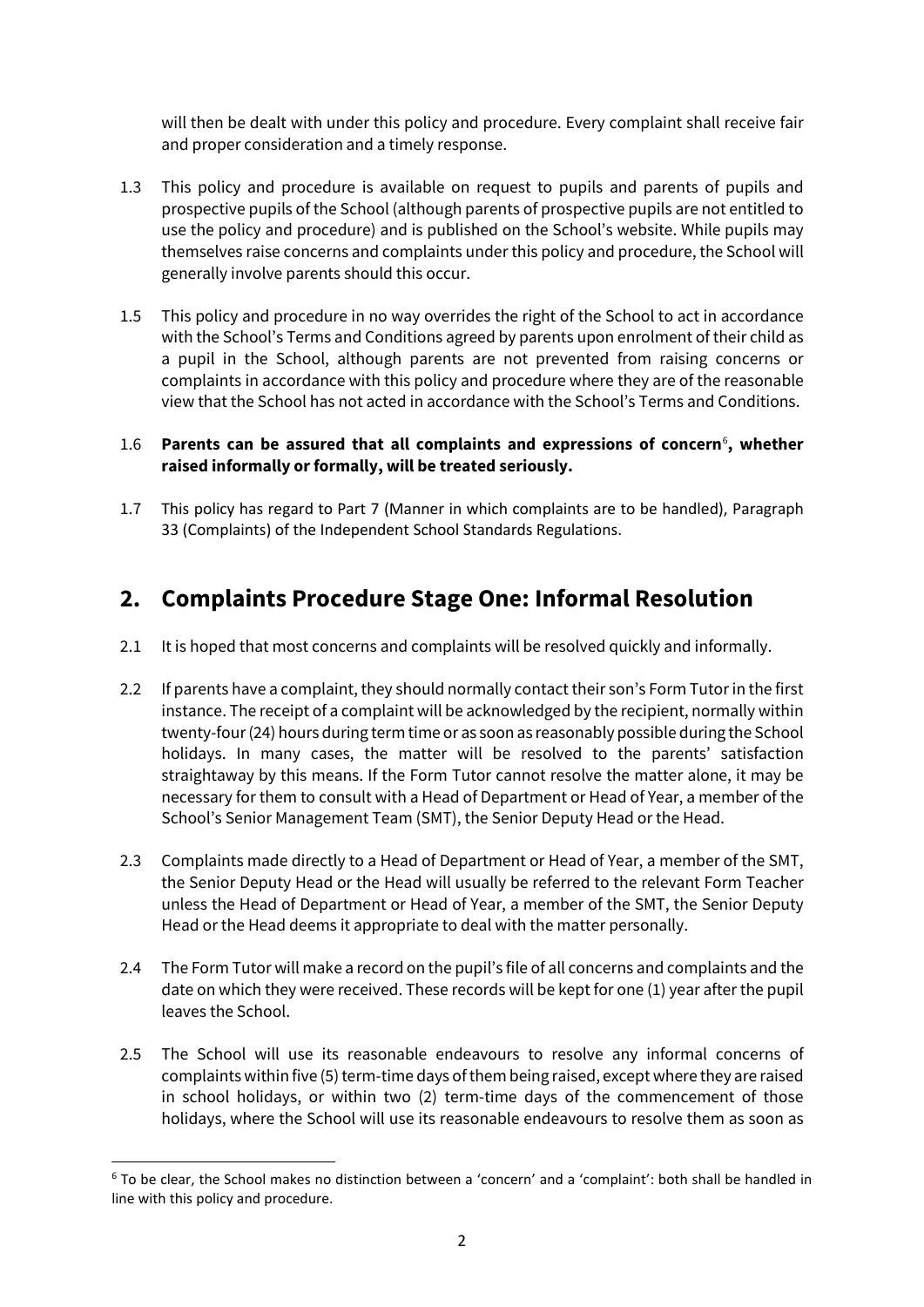possible after commencement of the new school term (usually within five (5) term-time days).

2.6 Should the matter not be resolved as referred to above, or in the event that the Form Tutor and the parents fail to reach a satisfactory resolution, then parents will be advised to proceed with their complaint in accordance with Stage Two (Formal Resolution) of this procedure.

### **3. Complaints Procedure Stage Two: Formal Resolution**

- 3.1 If the concern or complaint cannot be resolved on an informal basis, as set out in Stage One (Informal Resolution) of this procedure, then parents should put their complaint in writing to the Head within five (5) term-time days of the date of the School's decision made in Stage One; this complaint should be expressed clearly and courteously. The receipt of a complaint will be acknowledged by the Head, normally within twenty-four (24) hours during term time or as soon as reasonably possible during the School holidays. Parents should also identify how they wish their complaint to be resolved – the School may contact parents to clarify this before proceeding further
- 3.2 The Head will decide, after considering the complaint, the appropriate course of action to take. This may include delegating the consideration (and, as relevant, further investigation) of the complaint to another senior member of staff not so far involved with the complaint ("the Delegated Person"). This may be the Senior Deputy Head or another Deputy Head.
- 3.3 In many cases, the Head or the Delegated Person will speak to or meet with the parents concerned to discuss the matter. When required, the Head or the Delegated Person will use reasonable endeavours to speak to or meet with the parents within five (5) term-time days of the formal complaint being received, except where the complaint is received in school holidays or within two (2) term-time days prior to the commencement of those holidays, where the Head or Delegated Person will use reasonable endeavours to speak or meet with parents as soon as possible after the commencement of the subsequent school term (usually within five (5) term-time days).
- 3.4 If possible, a resolution will be reached at this stage.
- 3.5 Where further investigation is necessary, this will begin as soon as possible. This can include interviews with staff, pupils or other relevant people. If the investigation uncovers any concerns relating to safeguarding, then these will be investigated in accordance with the School's safeguarding policies and procedures. The Head (or Delegated Person) may work with other members of the SMT, or with Heads of Department or Heads of Year, as appropriate, in investigating the complaint.
- 3.6 The Head or Delegated Person will keep a written record of all meetings and interviews held in relation to the complaint.
- 3.7 Once the Head or Delegated Person is satisfied that, so far as is practicable, all of the relevant facts have been established, a decision will be made. Parents will be informed of this decision in writing, giving reasons for the decision. The written decision should, where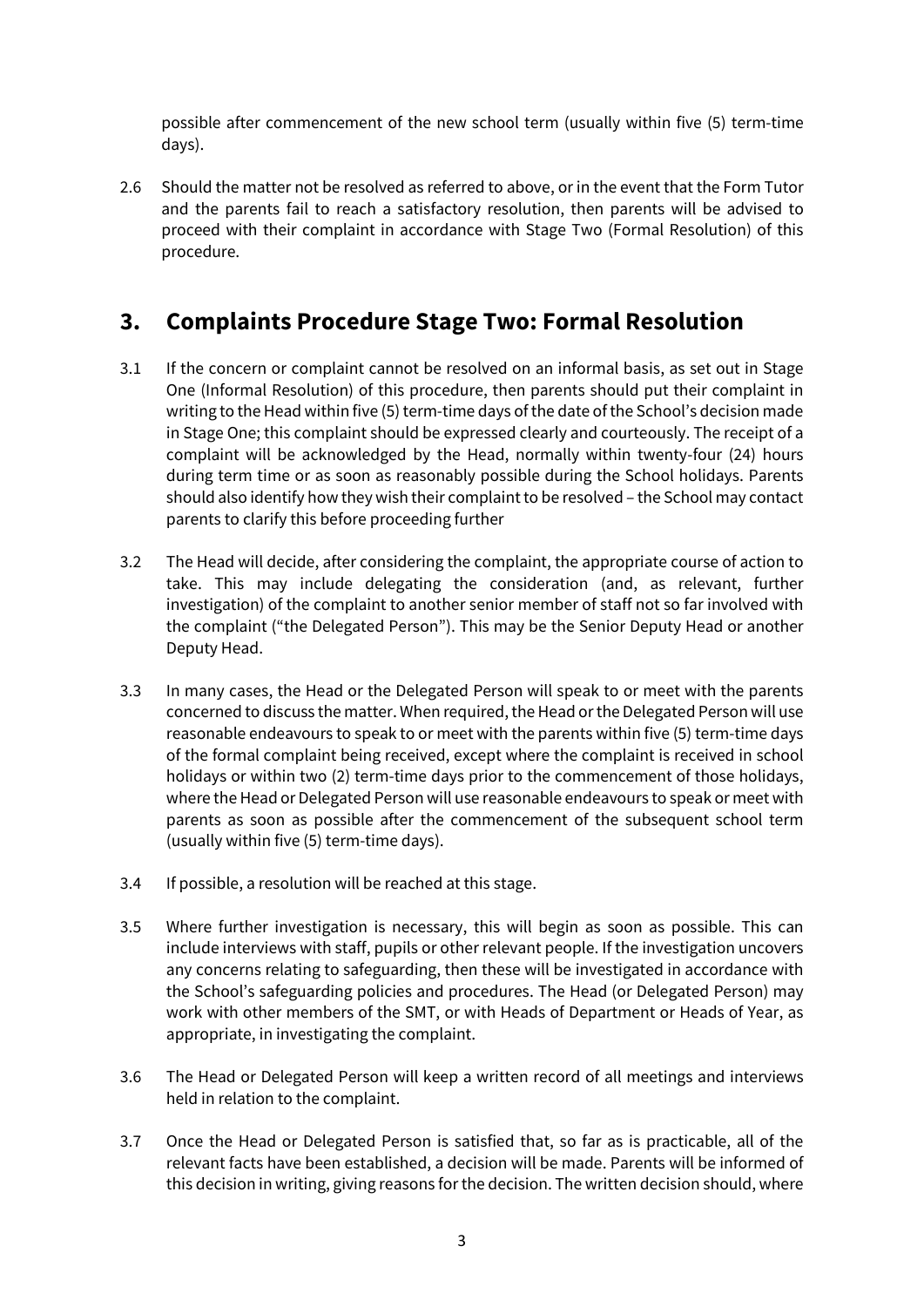possible, be provided no later than five (5) term-time days after the Head (or Delegated Person) speaking to, or meeting with, parents to discuss the matter (in accordance with paragraph 3.3 above), unless it is not reasonably practicable to complete any further investigations and make the decision within this timeframe, in which case parents will be notified, and a revised timeframe provided. The Head or Delegated Person may also arrange to meet with parents to explain the decision.

- 3.8 The School will keep a written record of all formal complaints, including records of meetings and interviews held in relation to the complaint, and the School's decision. These records will be kept for one (1) year after the pupil leaves the School.
- 3.9 Where parents are not satisfied with the School's response to their complaint under Stage Two (Formal Resolution) of this procedure, they have the opportunity to have their complaint considered by an independent Complaints Panel in accordance with Stage Three (Panel Hearing) of this procedure.

### **4. Complaints Procedure Stage Three: Panel Hearing**

- 4.1 If parents seek to invoke Stage Three (Panel Hearing) following failure to reach an earlier resolution and where not satisfied with the Head's decision in response to their complaint under Stage Two (Formal Resolution) of this procedure, the parents may request that their complaint be further considered by an independent Complaints Panel ('the Panel') set up for this purpose.
- 4.2 This request for further assessment of the complaint will, for the purposes of this Procedure, be known as an 'appeal'.
- 4.3 Parents must lodge their appeal in writing, addressed to the Chair of Governors c/o the School, within ten (10) term-time days of the date of the School's decision made in accordance with Stage Two (Formal Resolution) of this procedure. The receipt of a complaint will be acknowledged by the recipient, normally within twenty four (24) hours during term time and as soon as reasonably possible during the school holidays. The parents should provide full details of their complaint(s) made against the School and which they believe to have been resolved unsatisfactorily by Stage Two (Formal Resolution) of this Complaints procedure, along with the remedies sought in respect of each. The Panel is only obliged to consider the complaint(s) lodged in this 'initial submission' although they may use their discretion to consider other relevant and related matters that may subsequently arise.
- 4.4 Where an appeal is received by the School, the School will, within two (2) term-time days, refer the matter to the Town Clerk (Clerk to the Board of Governors), who will act as Clerk to the Panel. Where the appeal is received by the School during school holidays, or within two (2) term-time days prior to the commencement of those holidays, the School will, within two (2) term-time days upon commencement of the subsequent school term, refer the matter to the Town Clerk.
- 4.5 The Clerk provides an independent source of advice on procedure for all parties.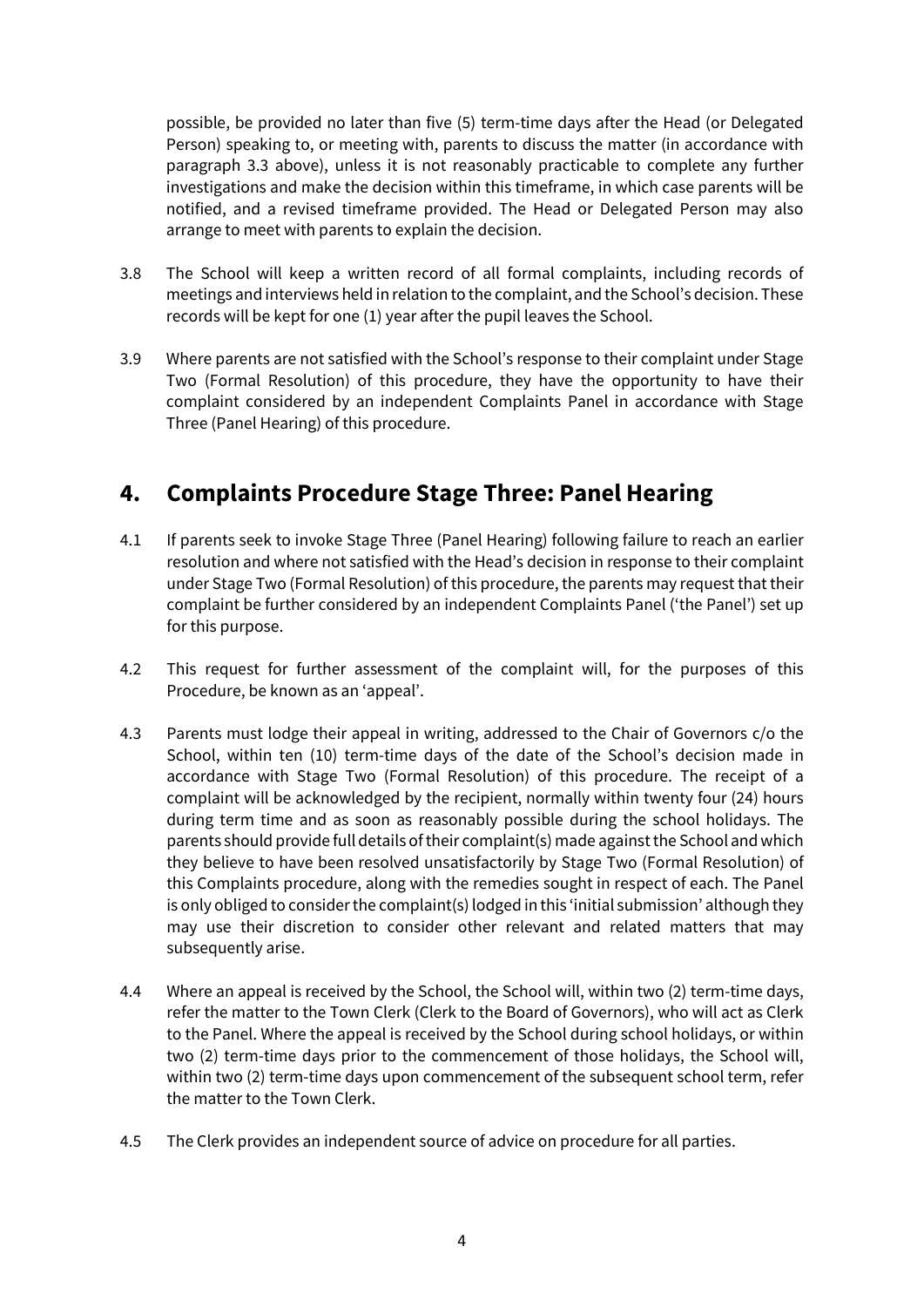- 4.6 Once an appeal has been received by the Clerk, the Clerk will acknowledge the appeal in writing within two (2) term-time days, and inform the parents of the steps involved in this Complaints Procedure.
- 4.7 The Clerk will then make provision for a hearing before an independent Panel, appointed by or on behalf of the Board of Governors, to consider the matter as soon as possible, normally no later than twenty (20) term-time days, after receipt by the School of parents' written notice that they wish to invoke Stage Three (Panel Hearing) of this procedure, dependent upon the availability of the Panel members.
- 4.8 The independent Complaints Panel will consist of at least three people who were not directly involved in the matters detailed in the complaint, including two governors from the School's Board of Governors and one person independent of the management and running of the School. The process used for selecting an independent person will conform to relevant guidance issued by the Department for Education:

*"Our general view is that people who have held a position of responsibility and are used to scrutinising evidence and putting forward balanced arguments would be suitable. Examples of persons likely to be suitable are serving or retired business people, civil servants, heads or senior members of staff at other schools, people with a legal background and retired members of the Police Force might be considered."*

- 4.9 A hearing should take place unless the parent later indicates that they are now satisfied and do not wish to proceed further. The hearing should, therefore, proceed not withstanding that the parent may subsequently decide not to attend. If necessary, the panel should consider the parent's complaint in their absence and issue findings on the substance of the complaint, thereby bringing the matter to a conclusion. The requirement for the panel to proceed does not prevent the School from accommodating parental availability for dates or considering comments concerning panel composition.
- 4.10 The following are entitled to attend a hearing, submit written representations and address the Panel:
	- a) The parent(s) (and, if aged 16 or over, the pupil), who may be accompanied by one other person, usually a friend or relative;
	- b) The Head, who may be accompanied by the Delegated Person (if relevant) or another colleague; and
	- c) Any other interested person whom the Panel considers to have a reasonable and just interest in the appeal and whose contribution would assist the Panel in their decision-making.

Legal representation will not normally be appropriate.

- 4.11 Where the Panel deems it necessary, it may require that further particulars of the complaint or any related matter be supplied in advance of the hearing. In such cases all parties will be given the opportunity to submit written evidence to the Panel in support of their position, including:
	- a) documents in support of complaint(s);
	- b) chronology and key dates relating to complaint(s); and
	- c) written submission(s) setting out the complaint(s) in more detail.

This evidence will be considered by the Panel, along with the initial submission that was lodged by the parents.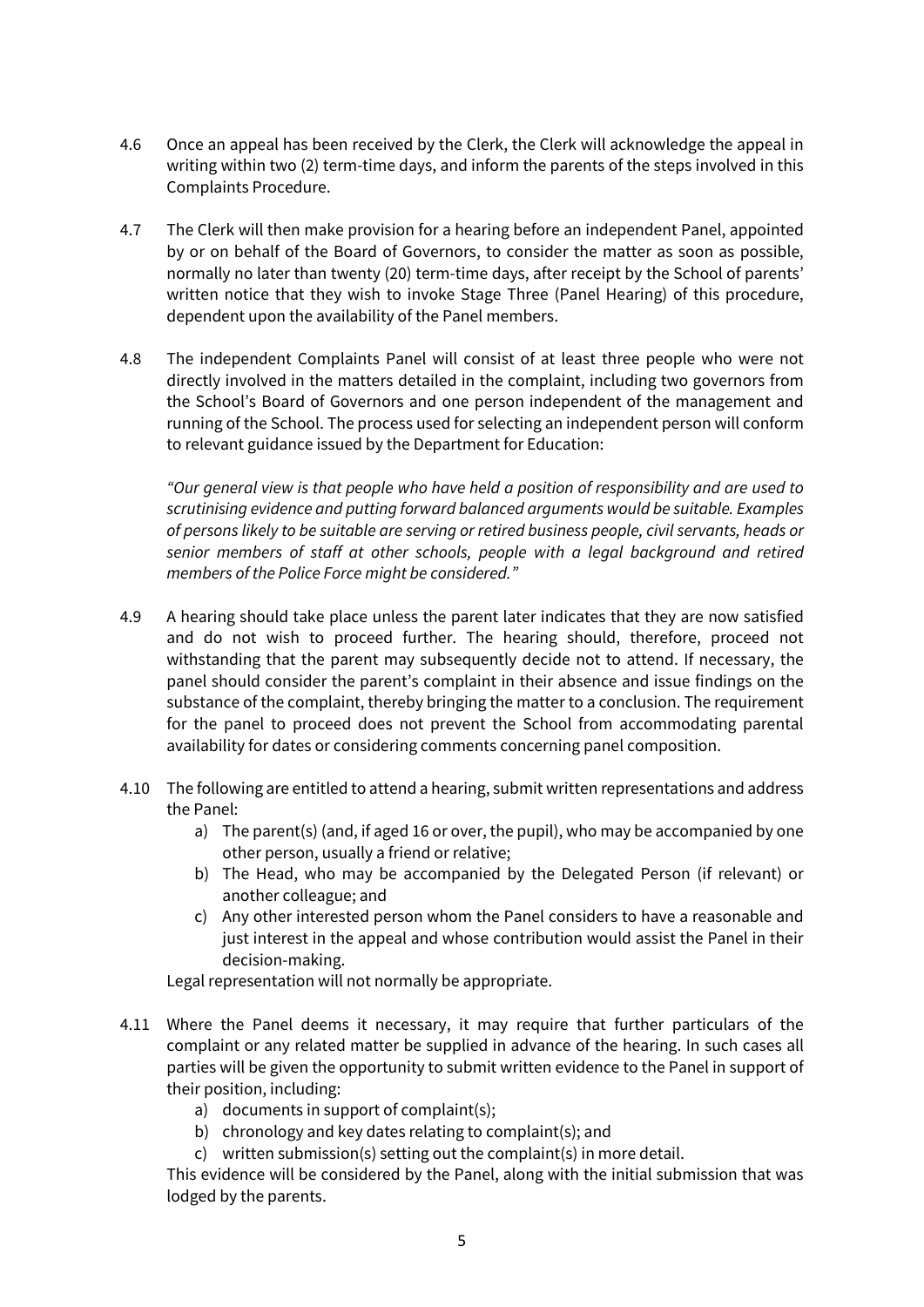- 4.12 Evidence will be initially sent to the Clerk, who will then circulate the documentation to all parties, including the Panel members, along with an order of proceedings. All written evidence must be received by the Clerk no later than ten (10) term-time days in advance of the hearing. The Clerk will distribute the written evidence to the relevant parties no later than five (5) term-time days in advance of the Panel hearing.
- 4.13 It is for the Panel to decide how to conduct the proceedings of the appeal, which should be reasonably informal so that all parties can present their case effectively. If possible, the Panel will resolve the parents' complaint(s) immediately without the need for further investigation. Where further investigation is required, the Panel will decide how it should be carried out.
- 4.14 After due consideration of all the facts they consider relevant, the Panel will reach a decision as to whether to uphold or reject the complaint, and may make recommendations, which it shall complete within five (5) term-time days of the hearing. The decision reached by the Panel is final, although any recommendations which may have financial implications for the School may be subject to formal approval from the relevant authorities (e.g. the Board of Governors).
- 4.15 The Panel's findings and any recommendations will be sent by the Clerk in writing to the parents (the complainant), the Head, the Governors and, where relevant, the person complained about. The letter will state any reasons for the decision reached and recommendations made by the Panel. These findings and recommendations will be sent by electronic mail or otherwise, within five (5) term-time days of the Panel reaching its decision. Details of the findings and recommendations will be retained in School as described in the *Provision of Information* section.

# **5. Provision of information**

- 5.1 The School will keep a written record of all complaints that are made under Stage Two (Formal Resolution) and Stage Three (Panel Hearing) of this procedure, with details of:
	- a) Whether they are resolved following a formal procedure (at Stage Two of this procedure), or proceed to a Panel Hearing (Stage Three); and
	- b) Action taken by the School as a result of these complaints, including decisions and recommendations of the Panel, regardless of whether the complaint(s) are upheld. This record, including details of the findings and recommendations, will be made available for inspection on the school's premises by the Head and Governors. This record will be retained for one (1) year after the pupil leaves the School.
- 5.2 All correspondence, statements and records relating to individual complaints will be kept confidential (except where the Secretary of State or a body conducting an inspection under section 109 of the *Education and Skills Act 2008* requests access to them).
- 5.3 Information regarding the number of complaints made under Stage Two (Formal Resolution) or Stage Three (Panel Hearing) of this procedure may be requested from the Head's EA. The Head's EA may be contacted at [HeadEA@cityoflondonschool.org.uk\)](mailto:HeadEA@cityoflondonschool.org.uk).